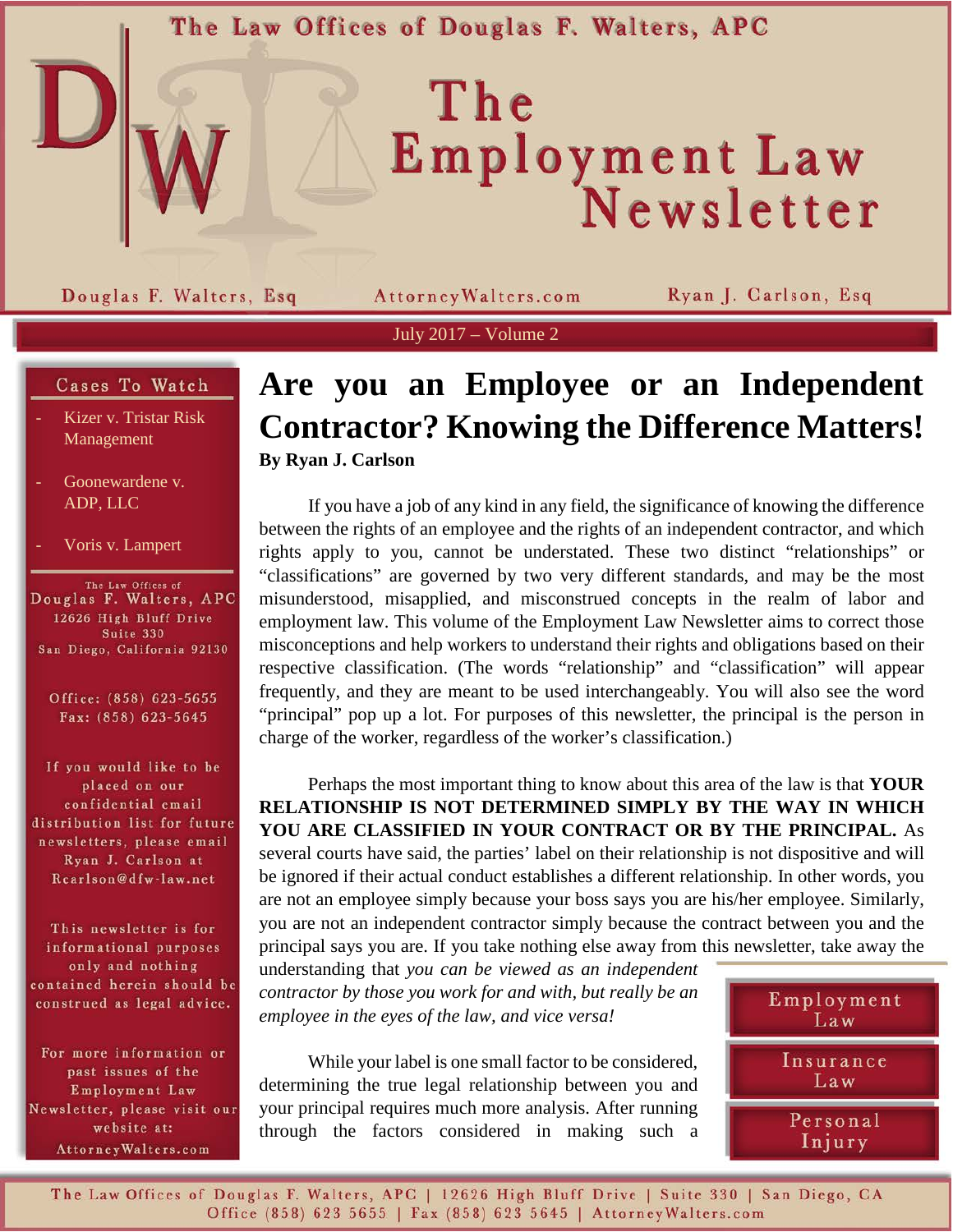determination, we will give you some examples of how tricky this analysis can be, then explain why it is important to know where you truly stand, both for you and the person for whom you work.

#### **THE "TIEBERG" FACTORS**

In determining whether you are an employee or an independent contractor, the most important element to be considered is the right to control the manner and means of accomplishing the desired result. However, it is control over the *manner and means* that is important, not control over the result. If the principal has the authority to exercise complete control over every aspect of the project or task, an employer-employee relationship likely exists. If the principal leaves the completion of certain duties, jobs or tasks up to the worker, the worker is most likely an independent contractor. As you might expect, it is not always easy to determine who actually controls the manner and means of accomplishing the desired result. Accordingly, there are several factors we must weigh in order to decide.

It is important to note that there is no set formula or approach for how, when or to what extent these factors should be applied or decided. *The statements below are very generalized and should not be read as absolute in every context.* Each individual case involves different circumstances, and each factor can be argued differently based on the way the facts are presented.

**Factor #1 – Is the worker engaged in a distinct business or occupation?** If the answer to this question is yes, that is more indicative of an independent contractor relationship. If the answer is no, however, that lends more to an employer-employee relationship. Answering this question requires us to take a look at the nature of the business operated by the principal, compared to the nature of work being performed by the worker. It may also be helpful to determine whether the principal is working or contracting directly with the worker, or a business *owned* by the worker.

**Factor #2 – Is the worker performing work that is typically done under the direction of the principal, or by a specialist without supervision?** If, based on local practices, the work is typically done at the direction of the principal, this factor would weigh in favor of an employer-employee relationship. If the work is typically done by a specialist without supervision, the worker is likely acting as an independent contractor.

One question that is often asked in evaluating this factor is whether the worker is required to hold a special professional license in order to perform the work. This is so because holding a license in many contexts suggests a lack of supervision in the workplace. However, not every professional license holder is an independent contractor, and not every non-licensed professional is an employee. For example, an attorney – who is required to be licensed by the State Bar – could easily be an employee of the law firm for which she works. Similarly, an electrician – who is required to be licensed by the Contractors State License Board – could be an independent contractor for his local electric company.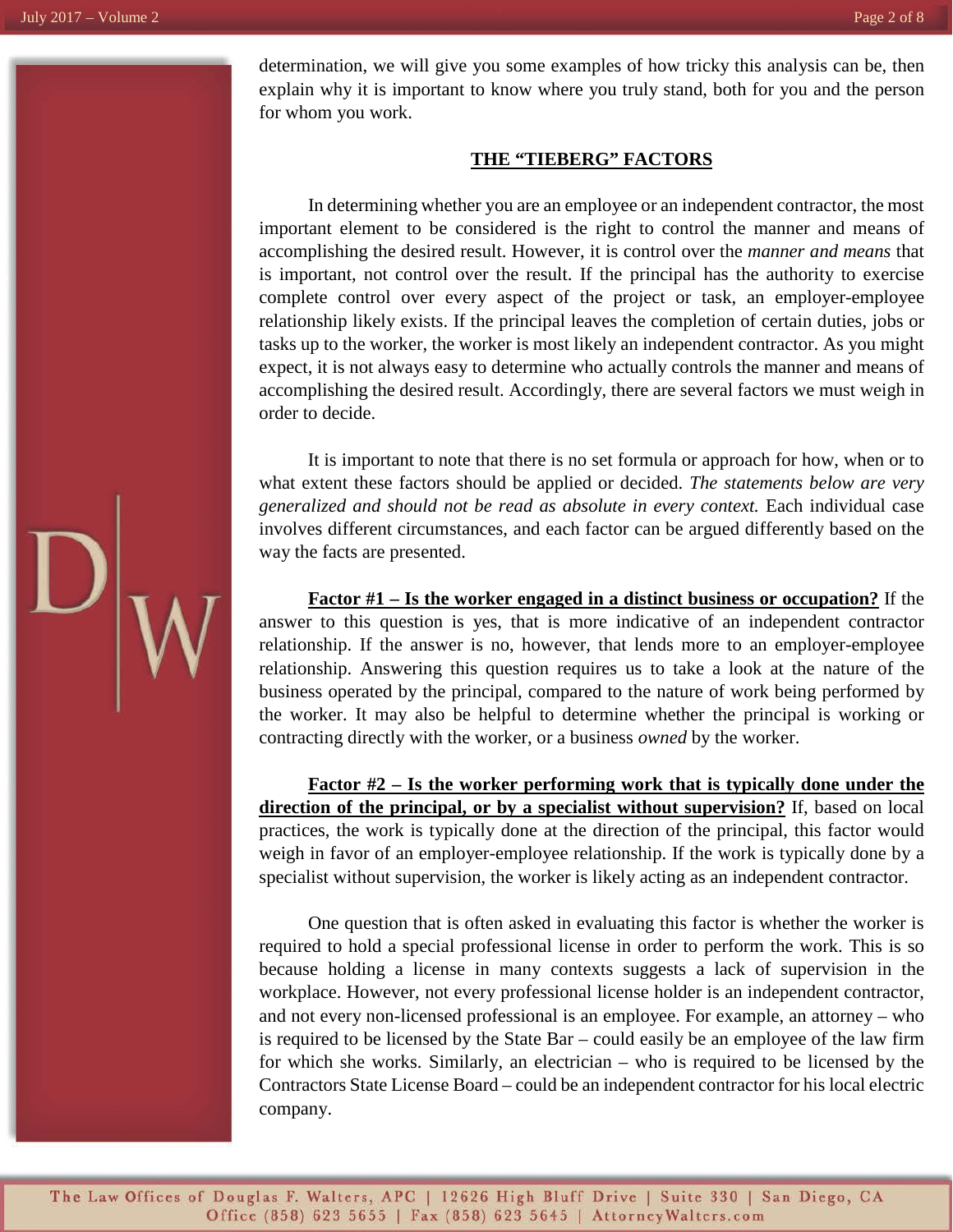Another question that is sometimes asked when resolving this factor, is whether the worker can determine his or her own hours, work days, breaks and/or time off. The more freedom the worker has to determine her work schedule, the more likely it is that the she is an independent contractor.

**Factor #3 – Is there a particularized skill set required of the worker?** Where no special skill is required to complete the work, the worker is most likely an employee rather than an independent contractor. On the other hand, if the worker is brought in specifically because of his or her specialized knowledge, training or experience, this factor may weigh in favor of the worker being an independent contractor.

**Factor #4 – Who supplies the tools of the trade?** First of all, what are the "tools of the trade?" These are the items, or instrumentalities, necessary for the worker to complete the job. For the trucker, it may be the truck she drives. For the receptionist, it may be the phone and/or computer she uses. For a salesperson, it may be the merchandise or the point of sale system. For a landscaper, it might be a lawnmower or hedge clippers. Tools of the trade in many contexts can also include the office or facilities where the work is to be performed.

If the principal supplies the instrumentalities necessary for a worker to complete the work, then this factor would weigh in favor of a finding that an employer-employee relationship exists. If the worker is on his own to furnish the tools of her trade, however, that lends more towards the worker being classified as an independent contractor.

**Factor #5 – Is the worker providing services over a short or lengthy period of time?** The lengthier the period of time for which the worker is hired to work, the likelier it is that the worker is an employee. Moreover, if there is no contemplated end to the working relationship, that weighs in favor of an employer-employee relationship. Conversely, where the worker is hired only for the duration of a single project, this factor would weigh in favor of an independent contractor relationship.

**Factor #6 – Is the worker being paid by the time or by the job?** If the worker is paid by the time rather than by the job, this factor would lend more towards an employeremployee relationship. Receiving a salary and/or a benefits package also might support this conclusion. If the worker is being paid by the job, that is more indicative of an independent contractor relationship.

**Factor #7 – Is the worker performing work that is an integral part of the principal's regular business?** If the answer to this question is yes, this factor would weigh in favor of an employer-employee relationship. When the work performed by the worker is not vital to the operation or success of the principal's business, the worker may likely be an independent contractor. Much like factor #1, resolving this question requires us to look at the nature of the principal's business. It may very well be that two workers performing the same exact type of work for two separate principals could be classified differently based on the nature of the principal's business.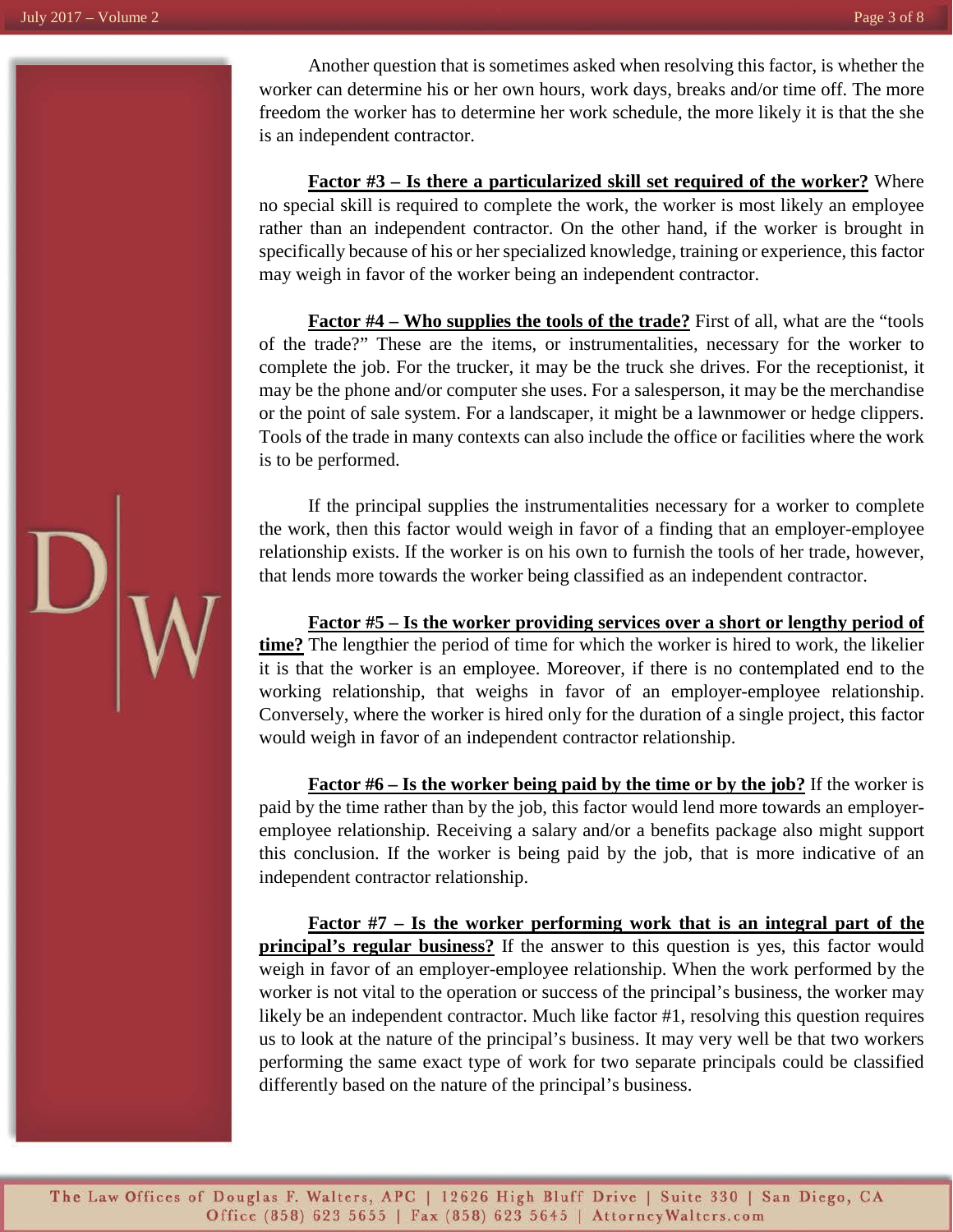#### **Factor #8 – What sort of relationship do the parties think they are creating?**

While labels placed on the worker are ignored if the parties' interactions establish a different working relationship, the intent of the parties is actually given a little consideration. While this intent can sometimes be established by looking at the contract between the parties, sometimes there is no contract, or, if there is, it is silent as to the nature of the parties' relationship. In such cases, the trier of fact might look to the parties' interactions with each other, or even the worker's individual conduct, to decipher their intent.

For example, the fact that the worker deducts costs for business expenses on her personal tax returns, or identifies herself as self-employed in those returns, might indicate the parties' understanding that they entered into an independent contractor relationship. On the flip side, the trier of fact may view as important the fact that the principal deducted tax withholdings from the worker's paycheck, or that the principal purchased business cards for the worker, or that the worker was given an identification badge with the word "employee" on it. These individual facts might all be indicative of the parties' intent to create an employer-employee relationship.

So those are the factors. We cannot stress enough how fluid this analysis is, and how it must be applied on a case-by-case basis. Even the smallest differences in the worker's relationship with his or her principal can have a tremendous impact on how the worker is classified, and that classification has a tremendous impact on the rights, responsibilities and obligations of each party. Before discussing the legal effects of one's classification, here are two quick examples to help illustrate how the analysis works, and how the results may surprise you. *Please note that these examples are not meant to serve as blanket statements regarding the proper classification of each worker covered. They are instead being provided to demonstrate how determining one's proper classification is never as easy as black or white.*

**Example #1**: Marie is a licensed attorney who performs legal work for a large law firm (factors 1 and 2). She has been brought on by this firm because a case it just took involves a specialized area of law with which she has a lot of experience, but she will also be offering guidance to other attorneys working on other cases (factor 3). The firm could not have taken the case without Marie's help, but the success of the business is not dependent upon the outcome of that case (factors 3 and 7). She is required to be reachable during normal business hours, (factor 2) but she has the choice of working at her office provided by the firm, or remotely from her home-office on a laptop provided by the firm (factor 4). The firm assigns all her work and sets deadlines by which the work must be completed, but the firm does not tell her how to do her work. Marie understands that her engagement with the firm will end upon the completion of the specialized case, but that will likely take years (factor 5). She is paid on an hourly basis for all work she performs (factor 6). There is no contract between the parties and the firm does not withhold taxes from Marie's gross wages, but Marie feels as though she is the firm's employee (factor 8). If you guessed that Marie is an employee, you are probably wrong - but it is close.

**Example #2:** Steve is an IT technician who owns his own business called "FixIT" PC." Through his business, he performs IT services for a local gas utility whose success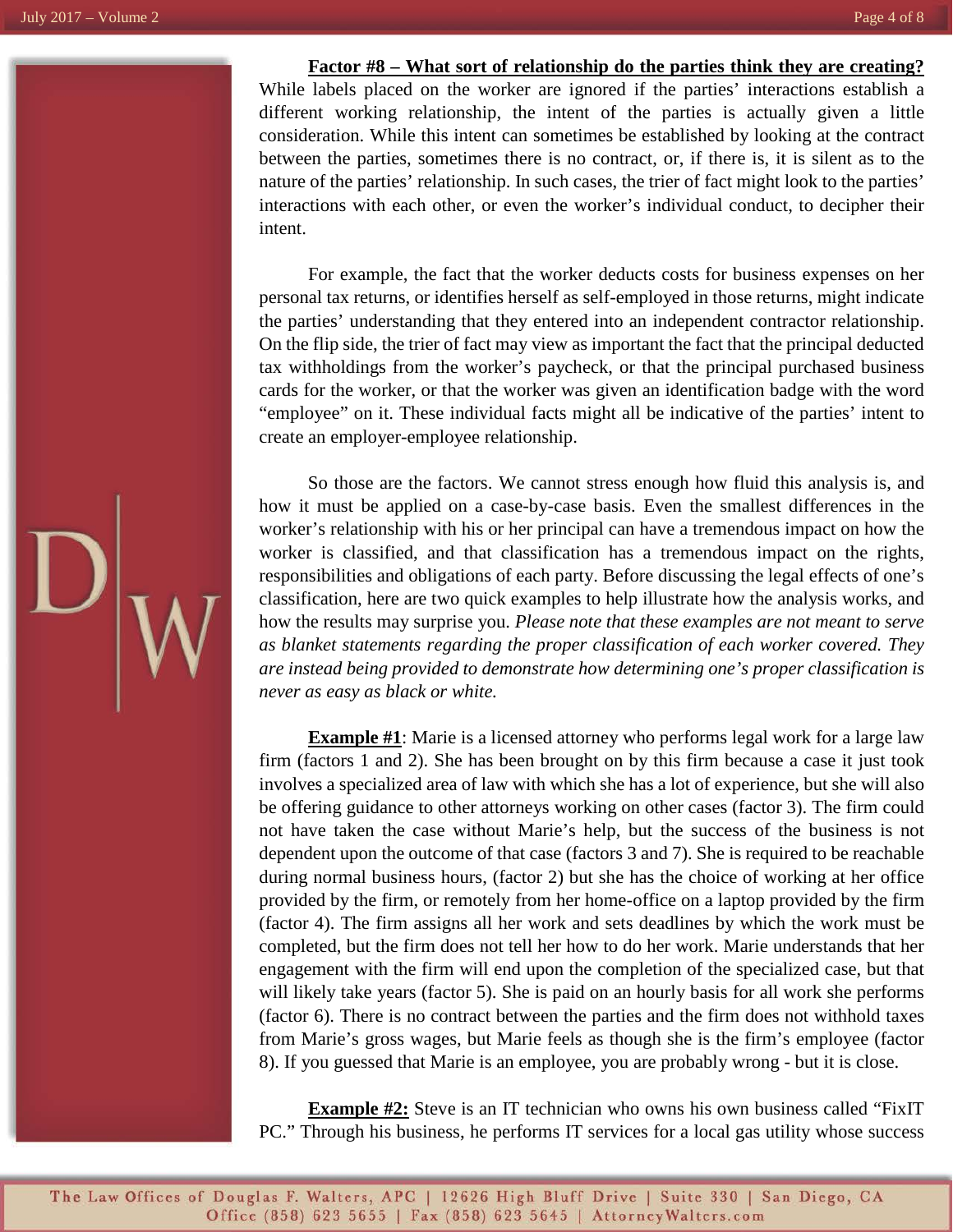depends entirely upon the availability and operation of their computer network and server (factor 7). Steve is highly skilled with computers in ways that others at the company are not (factor 3) and he uses his specialized skills to perform his work under the supervision of the IT manager, during hours set by the gas company (factor 2). He performs all of his work on site at the utility company's offices, as assigned by the company's IT Director, using tools provided by the principal (factor 4). The contract between him and the principal is for a fixed term of one year (factor 5), provides that Steve will be paid on salary (factor 6), and clearly states that Steve is being hired and paid as an independent contractor – i.e. with no deductions for taxes withheld from his paychecks (factor 8). However, that contract is the third such contract entered into between them in as many years (factor 5). Like Marie, Steve also feels as though he is an employee (factor 8). If you guessed that Steve is an independent contractor, you are probably wrong again.

In Marie's case, though a lot of factors weighed in favor of her being an employee (not engaged in a distinct business/occupation; long period of engagement; paid on hourly basis; supplied with tools of trade), the overarching control element is not present because she controls the manner and means by which the work is done. She is also specialized in her field and not working under anyone's supervision. In contrast, while a lot of factors weigh in favor of Steve being an independent contractor (engaged in his own business; uses a specialized skill; was hired for a fixed term, albeit three+ consecutive fixed terms; no taxes withheld; and is classified as an independent contractor within his contracts), a substantial number of factors indicative of overarching control are present (tools of the trade were provided; worked under supervision; services rendered are an integral part of principal's business; work assignments and hours set by principal; paid on salary; multiple renewed one-year contracts).

Full disclosure: these two examples were purposely crafted to be tricky in order to demonstrate the complex nature of the analysis involved. They also demonstrate how similar facts can result in different findings. And again, though both hypotheticals are based roughly on real life cases, *they are meant to serve only as examples to help educate the reader and should not be read as statements that apply categorically to every attorney or IT technician across the board.* The outcomes of each case and the findings of each court – or trier of fact – depend entirely upon the individual circumstances and how the facts are framed by the attorney handling the case.

## **THE LEGAL EFFECTS OF BEING MISCLASSIFIED**

To provide a comparative breakdown of the rights, responsibilities and obligations of an employee compared to those of an independent contractor would bore the reader to death, and would probably require an unnecessary amount of trees. Rather than providing a full dissertation on all of those differences, here are just a few of the more important ones to show you how much your classification matters.

**Difference #1 – Tax Obligations:** Perhaps the most important and financially significant difference between being hired as an employee versus being hired as an independent contractor, is the tax obligations that accompany each working relationship. Just to give you an idea, the total cost to California in lost tax revenue, as a result of

The Law Offices of Douglas F. Walters, APC | 12626 High Bluff Drive | Suite 330 | San Diego, CA Office (858) 623 5655 | Fax (858) 623 5645 | Attorney Walters.com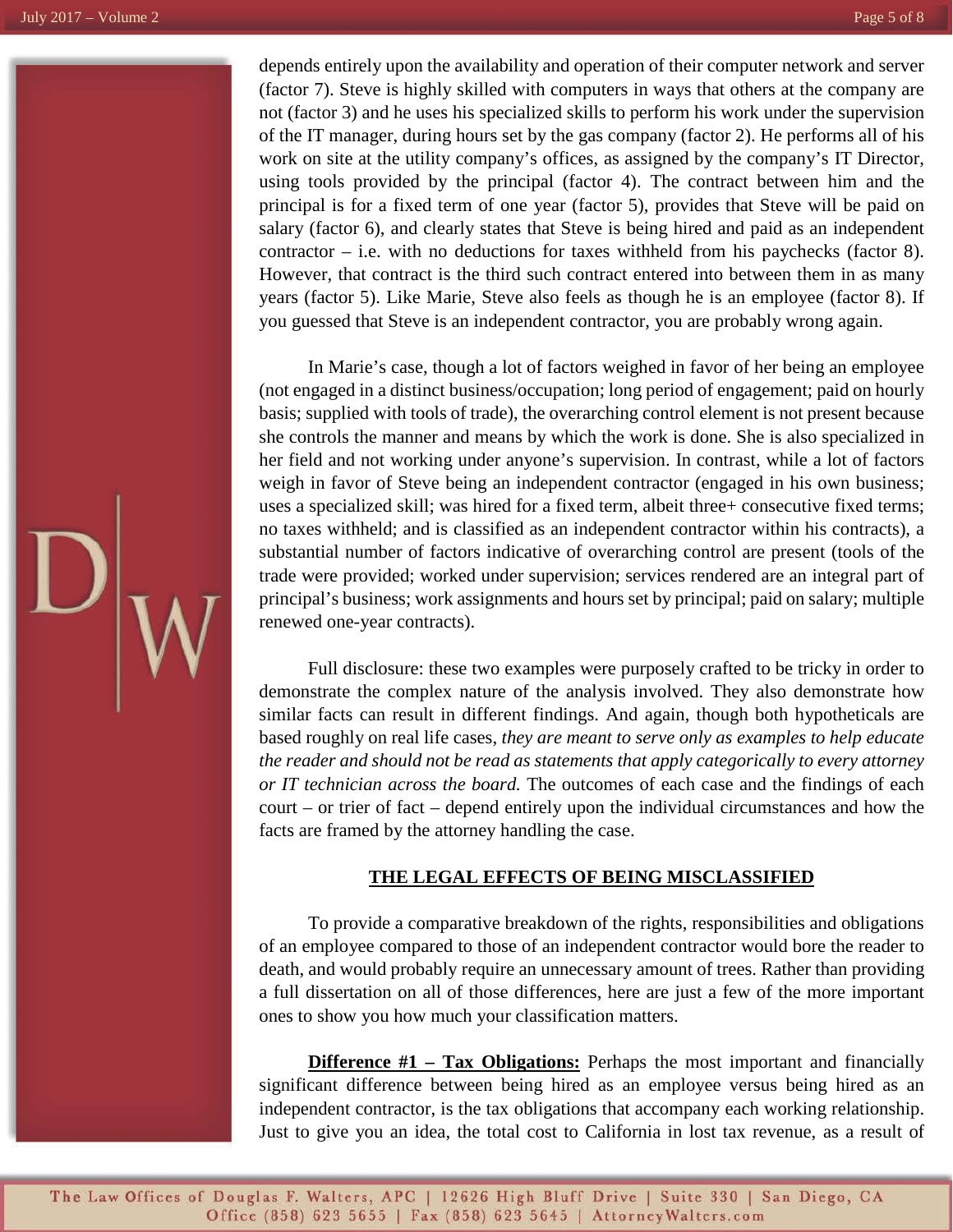principals misclassifying their workers, has been estimated at \$7 billion. And that number was as of 2015!

The obligation to pay taxes, however, affects both principals and workers alike. Anyone who has been hired as an employee knows that their employer is legally obligated to deduct and withhold federal and state income taxes, and other deductions like Medicare or social security, from their employees' paychecks. Depending on his or her earnings, an employee can typically expect to pay between 15-40% of their annual gross income to the state and federal governments, and the employer generally matches that amount. This is not the case for a principal who hires an independent contractor.

Instead, the independent contractor is responsible for satisfying his or her tax obligations from the income he or she earns from the principal, and the principal incurs no additional tax consequences. To the contrary, the principal can, in many cases, deduct as a business expense the amount it pays to the independent contractor for the work performed. Obviously this lets the principal off the hook for a substantial amount of money, but it also burdens the independent contractor with the dreaded "selfemployment" tax.

While the self-employment tax rate varies by state, independent contractors who are obligated to pay it are typically hit with about 7-7.5% in additional taxes, compared to what they would have paid if the principal properly classified them as an employee. So, instead of paying taxes of roughly 15-40% of your gross income, you can expect to pay about 22-47% instead, based on your classification as an independent contractor. This difference could cost an independent contractor literally thousands and thousands of dollars that the principal should have paid.

**Difference #2 – Workers' Compensation Protection:** Another key and costly distinction between the rights of an employee and an independent contractor is the principal's obligation to pay for injuries sustained by the worker in the course and scope of his or her employment (i.e. injuries suffered while performing the work they were hired to perform).

As you may have guessed by the terminology we used above, only employees are entitled to workers' compensation benefits if they are injured at work. These benefits often involve the employer paying the employee's medical expenses and lost wages which result from the employee's injury and inability to work. The workers' compensation system is built around the premise that an employee should not bear the financial burden associated with injuries he or she sustained while laboring for his or her employer. Such is not the case for independent contractors, partly because independent contractors labor for themselves in the eyes of the law. Generally speaking, a principal who hires an independent contractor has no duty to compensate the independent contractor should he or she be injured in the course of performing work for the principal.

In many states, including California, employers are required to maintain a policy of workers' compensation insurance, and their failure to do so exposes them to substantial criminal and civil liability. Not surprisingly, maintaining this policy of insurance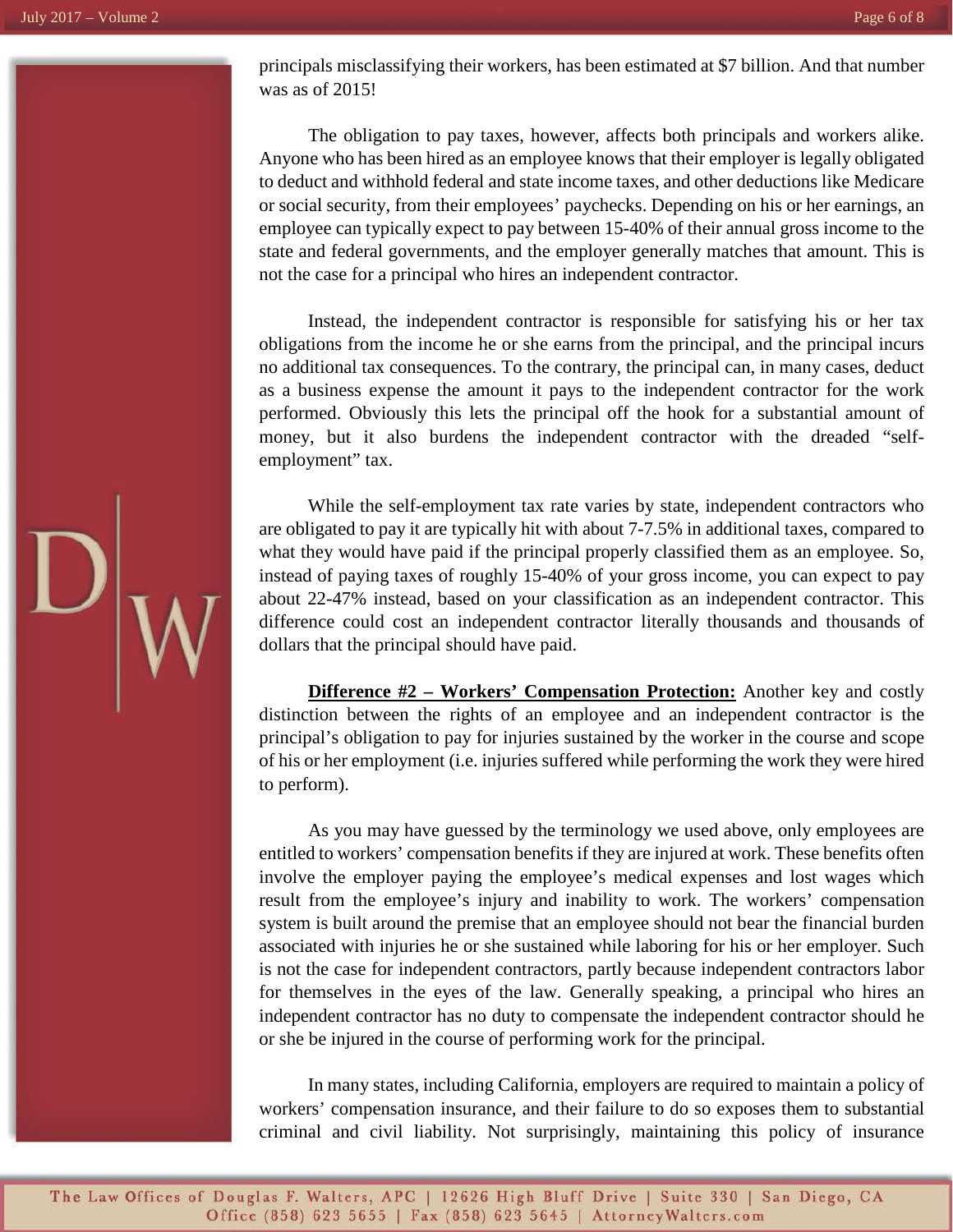constitutes a tremendous business expense which only gets bigger as the business grows. Also not surprisingly, many business try to avoid this expense, or the risk of being on the hook for workers' compensation benefits, by purposely misclassifying their employees as independent contractors. This results in a huge savings for the business but leaves employees to fend for themselves with respect to medical bills and alternate sources of income if they get hurt.

**Difference #3 – Overtime Compensation:** While, generally speaking, every person performing services for another is entitled to be compensated at a rate not less than the minimum wage, not every person providing services is entitled to overtime compensation. To state it simply, employees are and independent contractors are not. This means that independent contractors get paid at the agreed-upon rate regardless of the time it takes them to complete the work. It is much different for employees.

Subject to a few exceptions (which will be covered by a future installment of the Employment Law Newsletter), an employee is required to be paid at a rate 1.5x his or her regular hourly rate for all time worked in excess of eight (8) hours in one day, or forty (40) hours in one work week. In addition, if an employee works seven days in one work week, he or she is entitled to 1.5x the hourly rate the first eight (8) hours worked on that seventh day. Furthermore, for all time worked in excess of twelve (12) hours in one day, and/or for all time worked in excess of eight (8) hours on the seventh consecutive work day, an employee is required to be paid at a rate 2x his or her regular hourly rate.

The principal is able to avoid paying these increased wages by misclassifying its workers as independent contractors. When you consider all of the other ways the principal can save money by such misclassification, as discussed above, you can see how that number can really add up to a substantial amount.

**Difference #4 – Family Leave and Other Leave Laws:** When an employee is forced to miss work because he or she is receiving treatment for a serious health condition, expecting a baby, or needs to care for a sick or injured loved one (usually a child or spouse), there are certain laws that enable the employee to take a leave of absence without the threat of losing his or her job. When the employee returns from this leave of absence, these laws require the employer to reinstate the employee into the same, or a substantially similar, position as the one he or she had prior to the leave of absence. If you are a working mother reading this, it probably comes as no surprise to you that the most common example of this practice is pregnancy leave.

These leave laws, such as the Family & Medical Leave Act (FMLA) or California Family Rights Act (CFRA), only extend to employees. Thus, when independent contractors are pregnant, sick, need to care for a loved one, or would otherwise qualify for leave, there is nothing protecting their job when they are ready and able to return to work. Moreover, if an independent contractor is forced to miss work without any leave protection, that could result in a breach of the contract between the independent contractor and the principal, which may expose the independent contractor to additional civil liability.